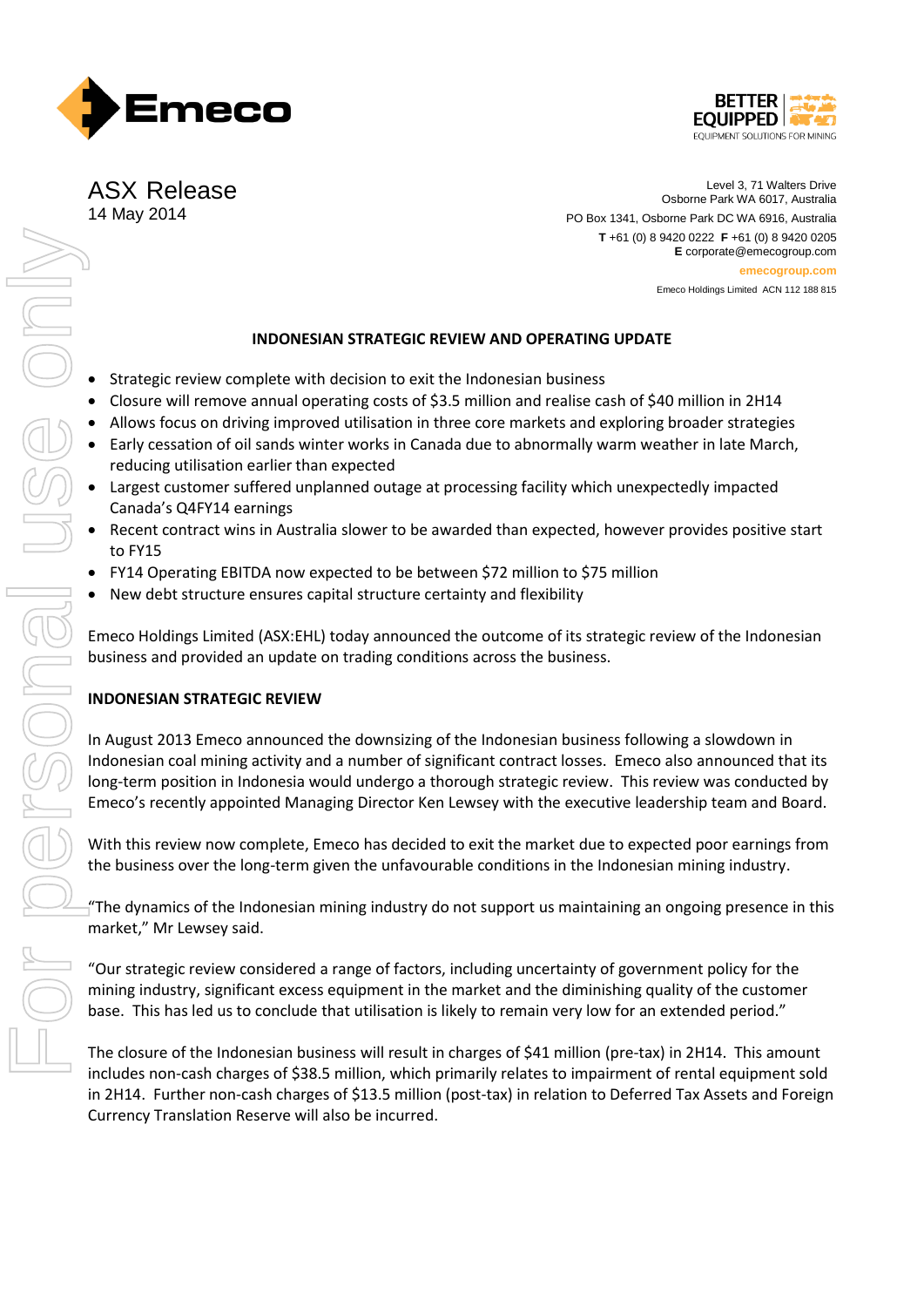



The exit from Indonesia will remove operating costs of approximately \$3.5 million per annum. Furthermore, Emeco will realise cash of approximately \$40 million in 2H14, which includes assets already sold during the current half. Additional fleet of approximately \$10 million will be relocated to the Australian business.

"Closing the Indonesian business removes an operation that has been loss making in recent years and releases capital which can be directed towards other opportunities in the future. This will also allow us to focus our time on driving improved utilisation across our three core markets of Australia, Canada and Chile and also exploring broader strategic options for the Company," Mr Lewsey said.

Indonesia will be reported as a discontinued operation for the 12 months to 30 June 2014.

# **OPERATING UPDATE**

Emeco has reviewed its FY14 forecast and now expects FY14 Operating EBITDA to be between \$72 million to \$75 million. Emeco previously provided operating EBITDA guidance of \$82 million to \$94 million for FY14.

In February 2014, Emeco reported an increase in group utilisation to approximately 54% due to the award of several new contracts late in 1H14 in Australia and Chile and the commencement of winter works in the Canadian oil sands market. Continuing volatility in activity levels across all of Emeco's markets has resulted in utilisation fluctuating around the 50% level with no material improvement in utilisation expected until the new financial year.

The reduction in expected utilisation over Q4FY14 and the consequent reduction in expected FY14 earnings is due to the following factors:

- Earlier-than-expected cessation of the winter works program in oil sands as a result of abnormally warm weather in Western Canada in late March which has reduced utilisation
- Emeco's largest customer in the Canadian business has suffered an unplanned outage at its oil processing facility, temporarily reducing earthmoving volumes over May and June 2014
- Contract awards in recent weeks in Australia have been slower than expected with no earnings contribution in FY14 as previously expected

# **LOOKING FORWARD**

Despite the fact that contract awards have been slower than expected which has impacted earnings for 4QFY14, we have been successful in winning some new longer term contracts that will provide Emeco with a positive start to FY15. Pleasingly these contract wins are Australian based and are a strong demonstration of our ability to work closely with our customers and to provide real value during a difficult time in the market. The current business development activity also provides a positive outlook for the